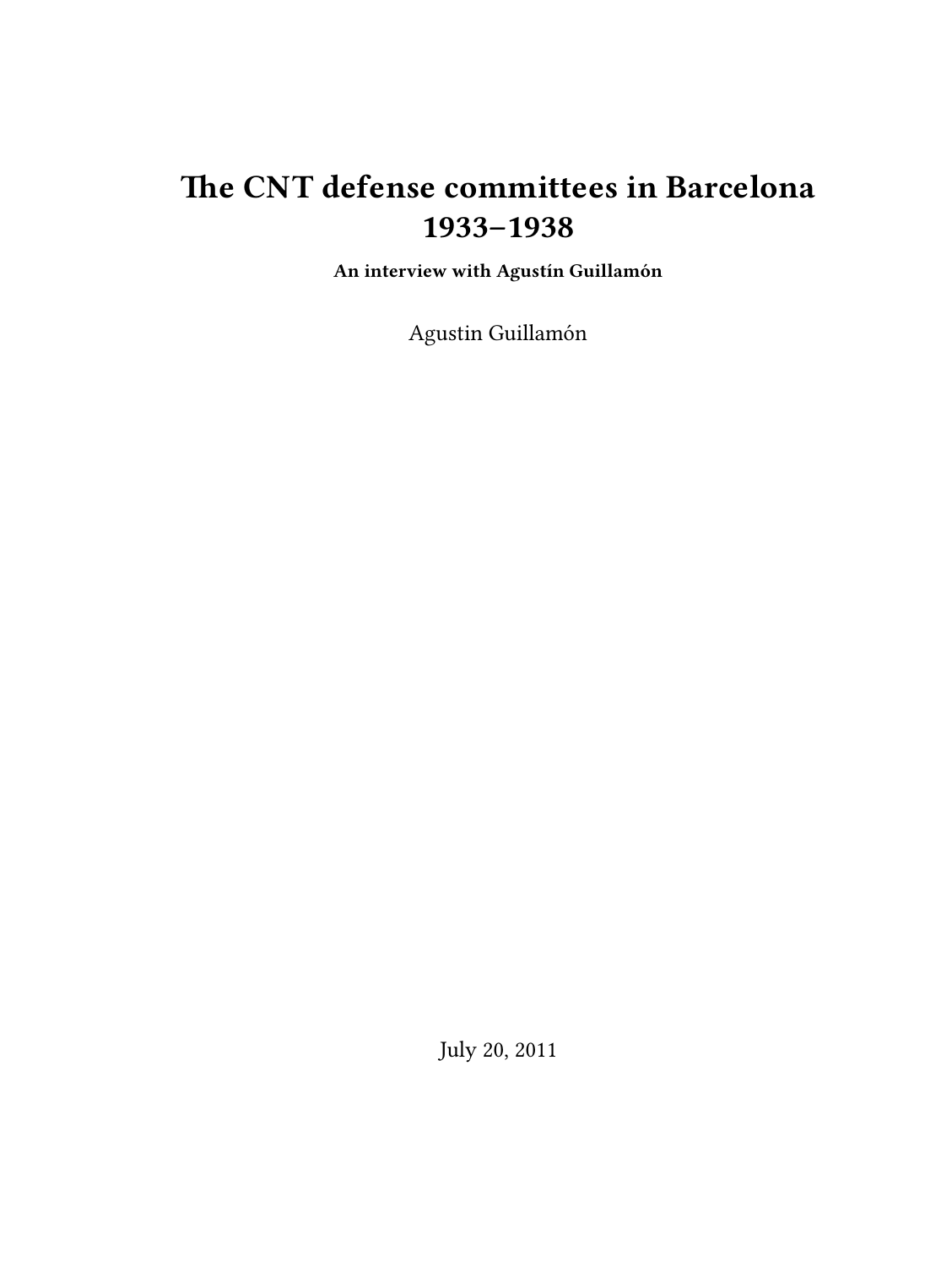# **Contents**

| ALB-How were the action groups transformed into defense cadres? $\dots \dots$<br>ALB-One question that many people will ask, is if the anarchists could have<br>ALB-How were these Defense Committees transformed into Popular Militias<br>ALB-Was there a power vacuum? Were the neighborhood committees formed<br>from the Defense Committees? And what about the provisions committees?<br>ALB-What were the overall achievements of the Central Committee of Antifas-<br>ALB-Did the defense committees clash with the superior committees?<br>ALB-Why did the committees lose control over provisioning? What was the "war<br>ALB-How and for what purposes did the Defense Committees reorganize?<br>ALB-What role did the Defense Committees play in May 1937? | Alasbarricadas-An obligatory question: What were the Defense Committees? . | 3              |
|-----------------------------------------------------------------------------------------------------------------------------------------------------------------------------------------------------------------------------------------------------------------------------------------------------------------------------------------------------------------------------------------------------------------------------------------------------------------------------------------------------------------------------------------------------------------------------------------------------------------------------------------------------------------------------------------------------------------------------------------------------------------------|----------------------------------------------------------------------------|----------------|
|                                                                                                                                                                                                                                                                                                                                                                                                                                                                                                                                                                                                                                                                                                                                                                       |                                                                            | $\overline{4}$ |
|                                                                                                                                                                                                                                                                                                                                                                                                                                                                                                                                                                                                                                                                                                                                                                       |                                                                            |                |
|                                                                                                                                                                                                                                                                                                                                                                                                                                                                                                                                                                                                                                                                                                                                                                       |                                                                            | 5              |
|                                                                                                                                                                                                                                                                                                                                                                                                                                                                                                                                                                                                                                                                                                                                                                       |                                                                            |                |
|                                                                                                                                                                                                                                                                                                                                                                                                                                                                                                                                                                                                                                                                                                                                                                       |                                                                            | 6              |
|                                                                                                                                                                                                                                                                                                                                                                                                                                                                                                                                                                                                                                                                                                                                                                       |                                                                            |                |
|                                                                                                                                                                                                                                                                                                                                                                                                                                                                                                                                                                                                                                                                                                                                                                       |                                                                            | 7              |
|                                                                                                                                                                                                                                                                                                                                                                                                                                                                                                                                                                                                                                                                                                                                                                       |                                                                            | 9              |
|                                                                                                                                                                                                                                                                                                                                                                                                                                                                                                                                                                                                                                                                                                                                                                       |                                                                            |                |
|                                                                                                                                                                                                                                                                                                                                                                                                                                                                                                                                                                                                                                                                                                                                                                       |                                                                            | $\mathbf{Q}$   |
|                                                                                                                                                                                                                                                                                                                                                                                                                                                                                                                                                                                                                                                                                                                                                                       |                                                                            | 11             |
|                                                                                                                                                                                                                                                                                                                                                                                                                                                                                                                                                                                                                                                                                                                                                                       |                                                                            |                |
|                                                                                                                                                                                                                                                                                                                                                                                                                                                                                                                                                                                                                                                                                                                                                                       |                                                                            | 12             |
|                                                                                                                                                                                                                                                                                                                                                                                                                                                                                                                                                                                                                                                                                                                                                                       |                                                                            | 13             |
|                                                                                                                                                                                                                                                                                                                                                                                                                                                                                                                                                                                                                                                                                                                                                                       |                                                                            | 14             |
|                                                                                                                                                                                                                                                                                                                                                                                                                                                                                                                                                                                                                                                                                                                                                                       |                                                                            | 15             |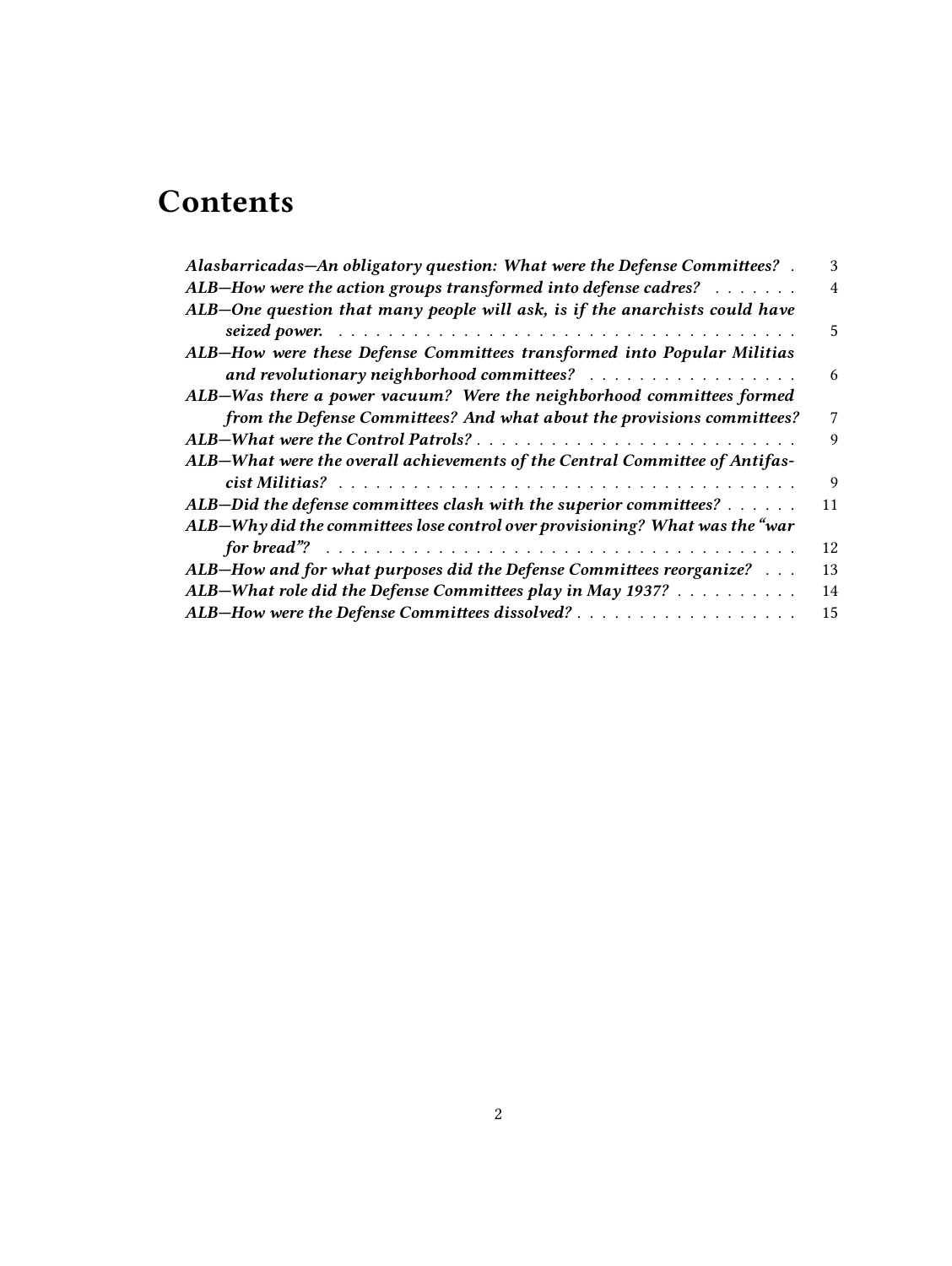On the occasion of the 75<sup>th</sup> anniversary of the Spanish Revolution, our friend and collaborator Agustín Guillamón was interviewed by the editors of the website alasbarricadas.org about his latest book, *Los Comités de Defensa de la CNT en Barcelona (1933–1938)*.

## <span id="page-2-0"></span>*Alasbarricadas—An obligatory question: What were the Defense Committees?*

The defense committees were the clandestine military organizations of the CNT, financed by the trade unions, and their activities were subordinated to the latter.

In October 1934, the old tactic of action groups was abandoned in favor of serious and methodical revolutionary preparation. The CNCD said, "There can be no revolution without preparation. We have to put an end to the prejudice in favor of improvisation. This error, involving confidence in the creative instinct of the masses, has caused us to pay a heavy price. We cannot obtain by means of a process of spontaneous generation the indispensable means necessary for waging war on a State that has experience, heavy weaponry, and a greater capacity for offensive and defensive combat".

The basic defense group should not have too many members, in order to facilitate its clandestine operations and its flexibility, and must have a profound understanding of the character, knowledge and abilities of each militant. It should be composed of six militants, each of whom is responsible for a specific function:

- 1. Secretary: Contact with the other cadres, formation of new groups, drafting reports;
- 2. Personal Investigator: Ascertain the danger posed by enemies;
- 3. Building Investigator: Draft blueprints and provide statistical reports;
- 4. Researcher for determining strategic points and tactics for street fighting;
- 5. Researcher for Public Services;
- 6. Investigator to determine where to obtain arms, money and supplies.

It was thought that this number of six militants was the ideal figure for a defense group or team, with the proviso that, in certain cases, one more member could be added for "relief" purposes. Absolute secrecy was mandatory. These groups were the basic core groups of a revolutionary army, capable of mobilizing more numerous secondary groups, and these, in turn, were to mobilize the entire population.

The defense group was the basic cell of this clandestine military structure of the CNT, composed of six militants. Its responsibilities were very precisely demarcated within each neighborhood. In each neighborhood a district Defense Committee was formed, which coordinated all these defense cadres, and which received a monthly report from the Secretary of each Defense Committee. The Secretary-Delegate of the district drafted a summary report that he delivered to the District Committee; and the latter, in turn, passed it on to the Local Defense Committee "and the latter passed it on to the Regional and National Defense Committees, respectively".

The report of the CNCD also included a detailed plan for the organization of the Defense Committees on a regional and national scale, which also embraced all those sectors of the working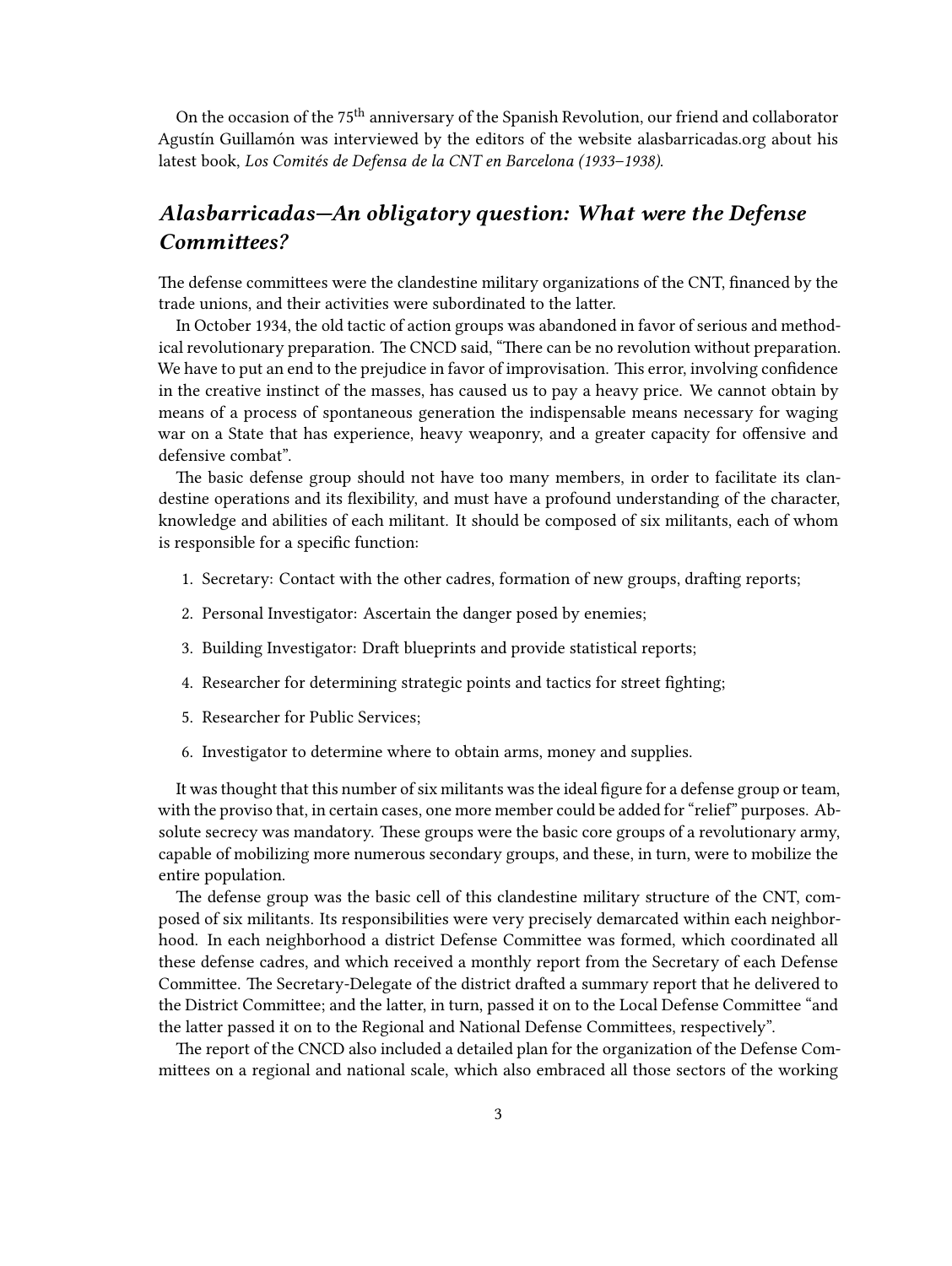class, such as railroad workers, trolley conductors, telephone and telegraph operators, postal employees and, in short, all those sectors that, due to the special character of their trades or organizations, were national in scope, with special emphasis on the importance of communications in a revolutionary insurrection. A special section was devoted to the task of infiltration of, propaganda among and the enrollment of sympathizers in the military barracks.

The Defense Committees had two essential functions:

- 1. Acquisition, maintenance, storage and training in the use of weapons;
- 2. Logistics in the broadest meaning of the term, from assuring the basic needs of the population and running soup kitchens to the establishment and maintenance of hospitals, schools, cultural centers … and even, during the early stages of the revolution, the recruitment of militias and the provisioning of the columns leaving for the front.

The first Defense cadres were formed shortly after the proclamation of the Republic, and could be considered to be the continuation, reorganization and extension of the armed action and selfdefense groups of the years of *pistolerismo* (1917–1923).

## <span id="page-3-0"></span>*ALB—How were the action groups transformed into defense cadres?*

In January 1935, the anarchist groups, *Indomables, Nervio, Nosotros, Tierra Libre* and *Germen*, at a Plenum of the Federation of Anarchist Groups of Barcelona, formed the Local Committee for Revolutionary Preparedness.

The Plenum, confronted by some truly discouraging historical developments—the rise of fascism in Italy, Nazism in Germany, Stalinism in the Soviet Union, and the economic depression accompanied by mass long-term unemployment in the United States and Europe—drafted a Report that opposed these developments with the hope of the revolutionary proletariat. It said: "Amidst the generalized collapse of ideals, parties, and systems, only the revolutionary proletariat remains standing with its program of the reorganization of the foundations of labor and economic and social reality, and solidarity".

The Report contained a profound critique of the puerile tactics of revolutionary gymnastics and improvisation that had been abandoned in October 1934. It said: "The social revolution cannot be interpreted as a single bold attack, in the style of the coup d'états of Jacobinism, but will instead be the consequence and result of the process of an inevitable civil war whose duration cannot be foreseen".

Revolutionary preparation for a long civil war required that the comrades confront new challenges that were unthinkable in the framework of the old tactics of the armed groups. The Report said: "In view of the fact that it is not possible to possess in advance the stockpiles of weapons necessary for sustained combat, the Preparedness Committee must undertake a study of how to convert industries in certain strategic zones […] into industries that are capable of providing war materiel for the revolution". This was the origin of the Commission of War Industries, formed on August 7, 1936, which created a powerful military industry from scratch thanks to the efforts of the workers, coordinated by the CNT's Eugenio Vallejo Isla, a metal worker, Manuel Martí Pallarés, of the Chemical Workers Union, and Mariano Martín Izquierdo; the responsibility for this achievement was subsequently claimed by bourgeois politicians (Josep Tarradellas), and while it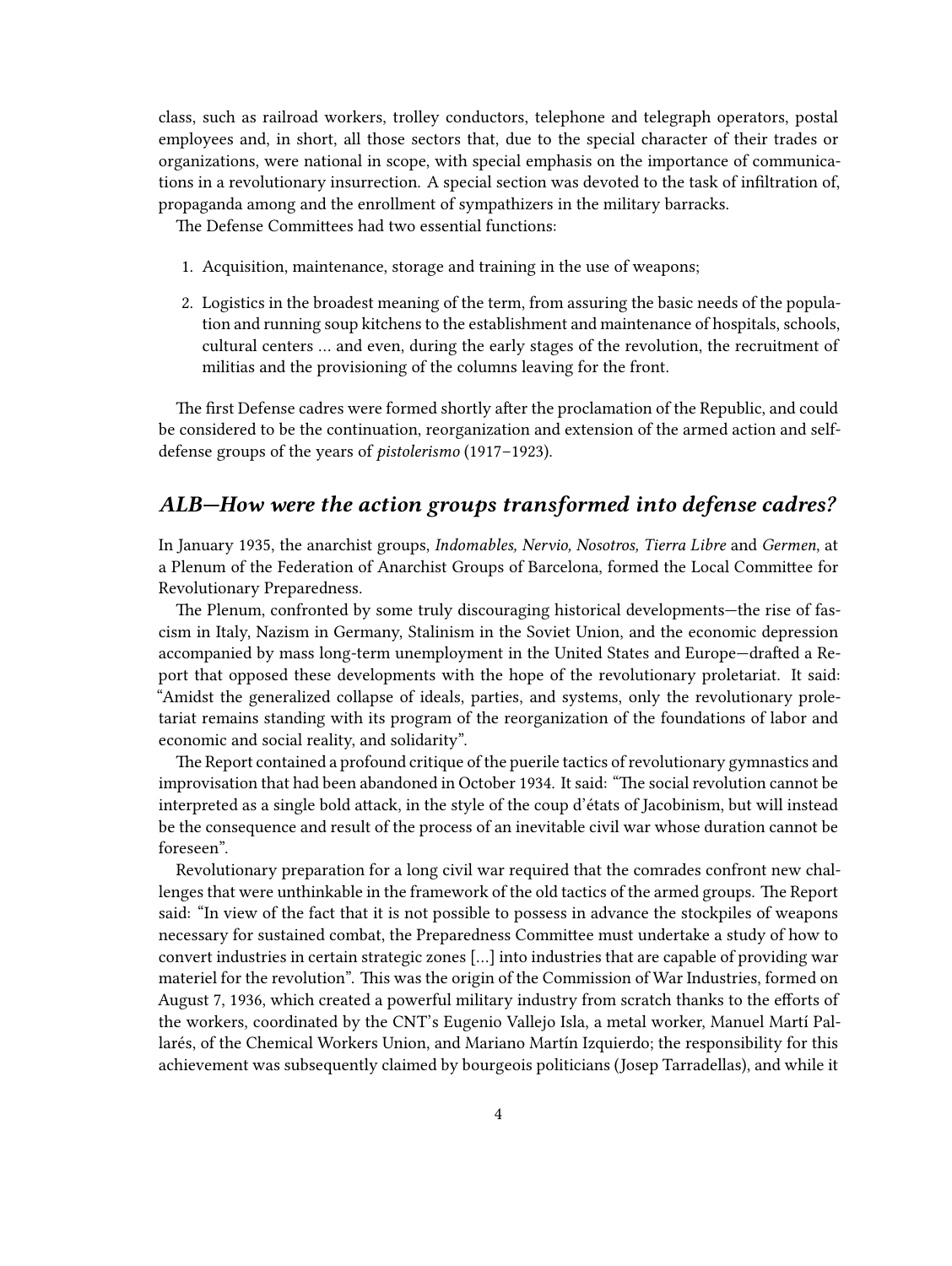is true that they did contribute to its success, it was "primarily due to the workers in the factories, and to the technicians, whose responsible delegates were granted managerial authority by the CNT from the beginning of the war".

From the action groups and gunmen who practiced a revolutionary gymnastics prior to 1934, the CNT had passed to the creation of information and combat cadres that were viewed as the basic cells of a revolutionary army.

## <span id="page-4-0"></span>*ALB—One question that many people will ask, is if the anarchists could have seized power.*

During the first six months of 1936 the group *Nosotros* engaged in bitter disputes with the other groups of the FAI in Catalonia regarding two fundamental concepts, at a time when it was known for certain that the military was making preparations for a bloody coup d'état. These two concepts were the "seizure of power" and the "revolutionary army". The pragmatism of the *Nosotros* group, which was more concerned with insurrectional techniques than with taboos, clashed headon with the ideological prejudices of the other groups in the FAI, that is, with the rejection of what the latter referred to as "anarchist dictatorship", and with their deeply ingrained anti-militarism, which left everything to the creative spontaneity of the workers.

This harsh attack against the "anarcho-Bolshevik practices" of the *Nosotros* group was comprehensively set forth in the journal *Más Lejos*, edited by Eusebio C. Carbó, whose contributors included Jaime Balius and Mariano Viñuales. *Más Lejos* published the responses to a survey that it had featured in its first issue of April 1936, which consisted of two questions about electoral abstention, and a third question about the seizure of power, which was framed in the following manner: "Can anarchists, under any circumstances, and OVERCOMING ALL SCRUPLES, accept the seizure of power, in any form, as a means of accelerating the pace of their progress towards the realization of Anarchy?"

Almost all those who participated in the survey responded to this question in the negative. But none of the responses offered a practical alternative to accompany this general rejection of the seizure of power. Anarchist theory and practice seemed to be divorced from one another, on the very eve of the military coup d'état.

At the Plenum of the Barcelona Anarchist Groups, which met in June 1936, García Oliver proposed that the organization of defense cadres, coordinated in neighborhood defense committees in the city of Barcelona, was the model that should be followed, and that they should be extended to cover all of Spain, and that this structure should be coordinated on a national and regional level, in order to form a revolutionary army of the proletariat. This army should be complemented with the creation of guerrilla units of one hundred men each. Many militants opposed García Oliver's proposals, and put their trust instead in the spontaneity of the workers rather than in a disciplined revolutionary organization. The anti-militarist convictions of many affinity groups led to an almost unanimous rejection of the theses of the *Nosotros* group, and especially the theses defended by García Oliver.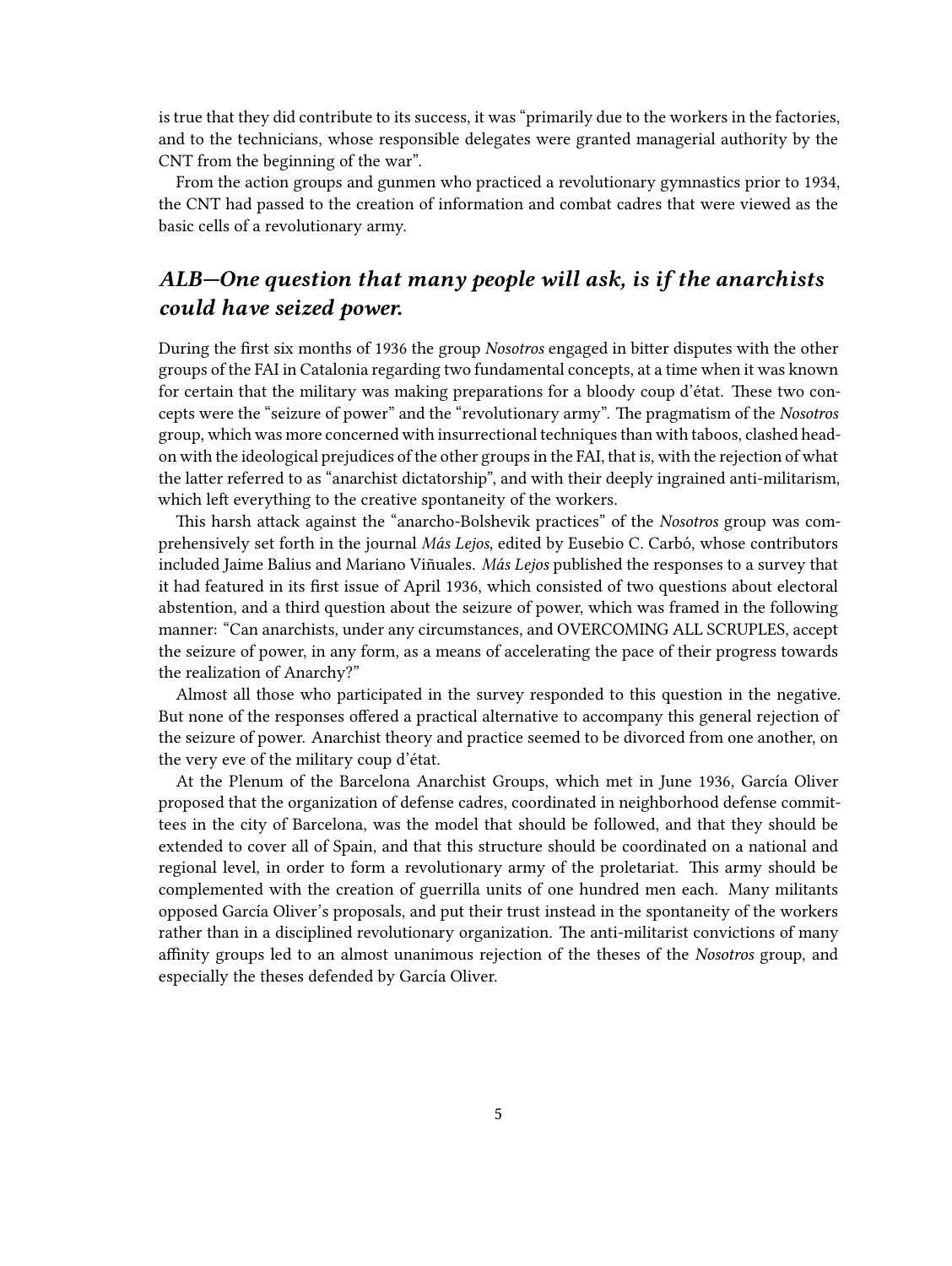## <span id="page-5-0"></span>*ALB—How were these Defense Committees transformed into Popular Militias and revolutionary neighborhood committees?*

On July 16, the army revolt began in Melilla. By the 18<sup>th</sup>, the military revolt had spread to all of Morocco, the Canary Islands and Seville.

The military garrison of Barcelona had about six thousand men, as opposed to almost two thousand in the Assault Guards and the two hundred members of the Catalan Autonomous Police. The Civil Guards, concerning whom no one was sure just which side they would join, had about three thousand men. The CNT-FAI had about twenty thousand militants, organized in District Defense Committees, who were ready to take up arms. It agreed, in the liaison committee formed by the CNT with the Generalitat and the loyal military officers, to confront the coup with only one thousand armed militants.

On July 19 and 20 of 1936, in the midst of the fighting in the streets of Barcelona, when the rebel military officers were defeated, the members of the defense committees began to refer to themselves, and were referred to by others, as "the militiamen". Without any transitional period whatsoever, the defense cadres became Popular Militias. The original structure of the defense cadres had foreseen their extension and growth, by way of the incorporation of secondary cadres. All that had to be done was to find a place within them for the thousands of worker-volunteers, who were joining the fight against fascism, and to send them to Aragon. The confederal militias were transformed into the vanguard of all the armed units that were sent to fight the fascist enemy. They comprised the armed organization of the revolutionary proletariat. They were imitated by the other columns, including those of bourgeois origin. Due to the absence of a single proletarian army, the various parties and organizations created their own party and trade union militias, without any central command and with only the most tenuous coordination.

These defense cadres underwent a dual TRANSFORMATION. On the one hand, they were transformed into the Popular Militias, which from the very first days of the war defined the Aragon front, and inaugurated the collectivization of the land in the liberated Aragonese villages; on the other hand, they were transformed into the revolutionary committees that, in every neighborhood in Barcelona, and in every town in Catalonia, imposed a "new revolutionary order". Their common origin in the defense cadres caused the confederal militias and the revolutionary committees to maintain very close relations with one another.

The revolutionary committees performed, in every neighborhood or locality, especially in the nine weeks after July 19, the following functions:

- 1. They confiscated buildings for committee offices, storage of supplies, cultural centers and rationalist schools. They seized and administered hospitals and newspapers;
- 2. They conducted searches of private homes to requisition weapons, food, money and objects of value;
- 3. Inspection of suspicious buildings by armed squads, in order to arrest "cops", snipers, priests, reactionaries and fifth columnists. (Recall that the mopping-up operations conducted against snipers lasted an entire week in the city of Barcelona);
- 4. They set up recruiting centers in every neighborhood for the Militias, which they armed, financed, supplied and paid (until mid-September) with their own means, and even after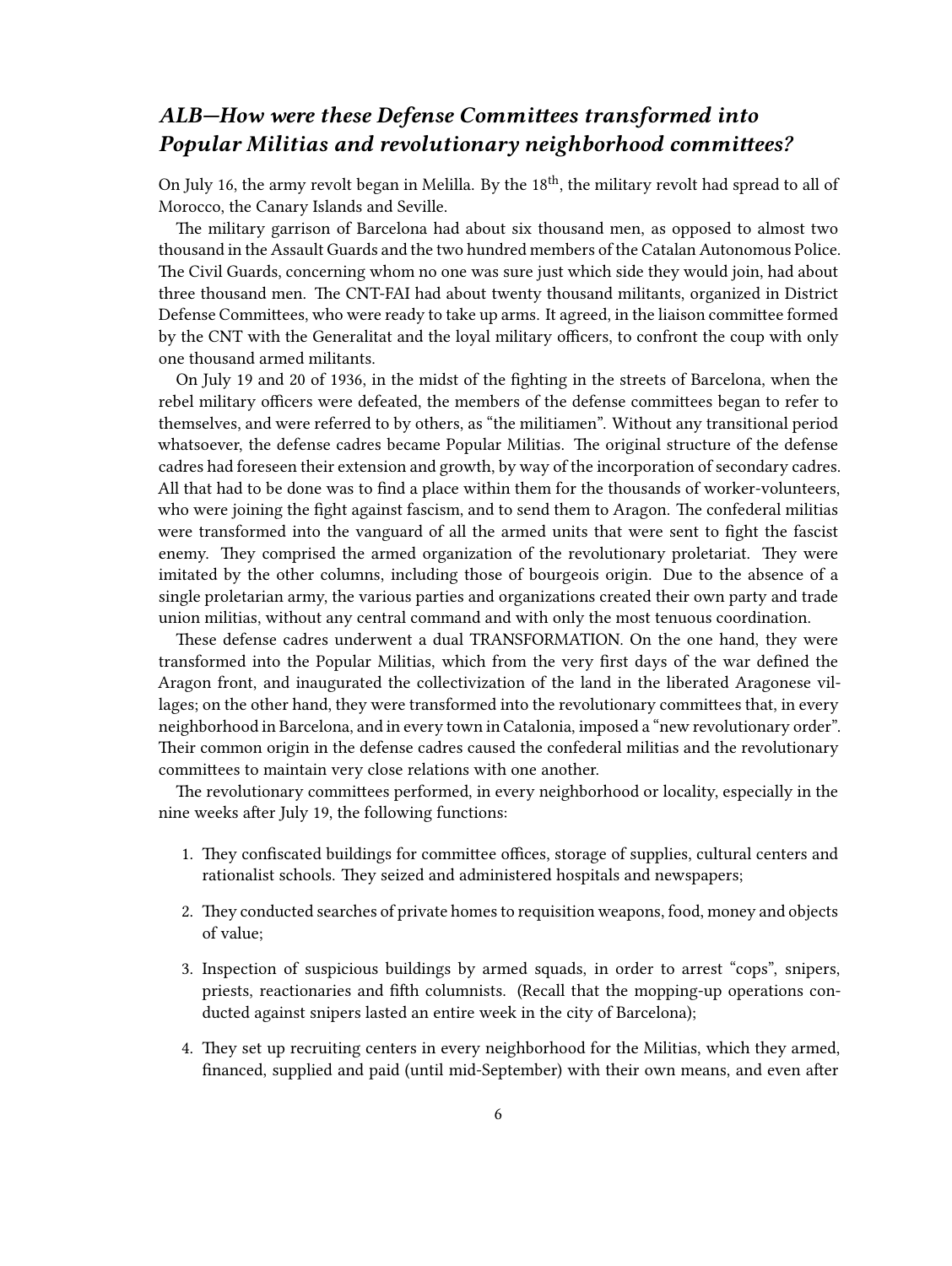May 1937, each neighborhood maintained an intimate and continuous relation with its militiamen on the front, and welcomed them when they came home on leave;

- 5. They stored arms in the headquarters of the defense committee, which also played the role of a local store or warehouse, in which the provisions committee of the district was also housed, which supplied the neighborhood with food that was requisitioned in the rural areas by means of armed coercion, exchange, or purchase with vouchers;
- 6. Imposition and collection of the revolutionary tax in every neighborhood or locality.

The revolutionary committees performed an important and quite multifarious administrative role, which extended from the issuance of vouchers, food coupons, and travel passes, marriage ceremonies, supply and administration of hospitals, to the confiscation of food, furniture and buildings, financing rationalist schools and cultural centers managed by the Libertarian Youth, paying the militiamen or their families, etc.

The District Revolutionary Committees were coordinated from the headquarters of the Regional Committee, to which the secretaries of every neighborhood defense committee reported. There was also a permanent Confederal Defense Committee, located in the CNT-FAI headquarters.

For matters related to the confiscation of large quantities of money and very valuable objects, and all those other tasks involving arrests, information or investigation that, due to their importance, surpassed the jurisdiction or abilities of the neighborhood revolutionary committees, the latter submitted the matters in question to the Investigation Service of the CNT-FAI, under the direction of Escorza at the CNT-FAI headquarters.

## <span id="page-6-0"></span>*ALB—Was there a power vacuum? Were the neighborhood committees formed from the Defense Committees? And what about the provisions committees?*

The real power of decision and execution was in the streets; it was the power of the armed proletariat, and the local committees of defense and of workers control exercised this power, spontaneously expropriating factories, workshops, buildings and property; organizing, arming and transporting to the front the groups of volunteer militiamen that they had previously recruited; burning churches or converting them into schools or warehouses; forming patrols to extend the social war; manning the barricades, which were now class frontiers, that controlled traffic and manifested the power of the committees; running the factories, without owners or managers, or converting them for military production; requisitioning cars and trucks, or food for the provisions committee; taking bourgeoisie, fascists and priests "for a ride"; replacing the superannuated republican municipal authorities, imposing in every locality their absolute authority in all domains, without waiting for orders from the Generalitat, or from the Central Committee of Antifascist Militias (the CCMA). The revolutionary situation was characterized by an atomization of power.

On the night of the 19<sup>th</sup> the only real power was "the federation of the barricades", and the only immediate objective was the defeat of the rebels. The army and the police, which had either been dissolved or confined to their barracks, disappeared from the streets after July 20. They had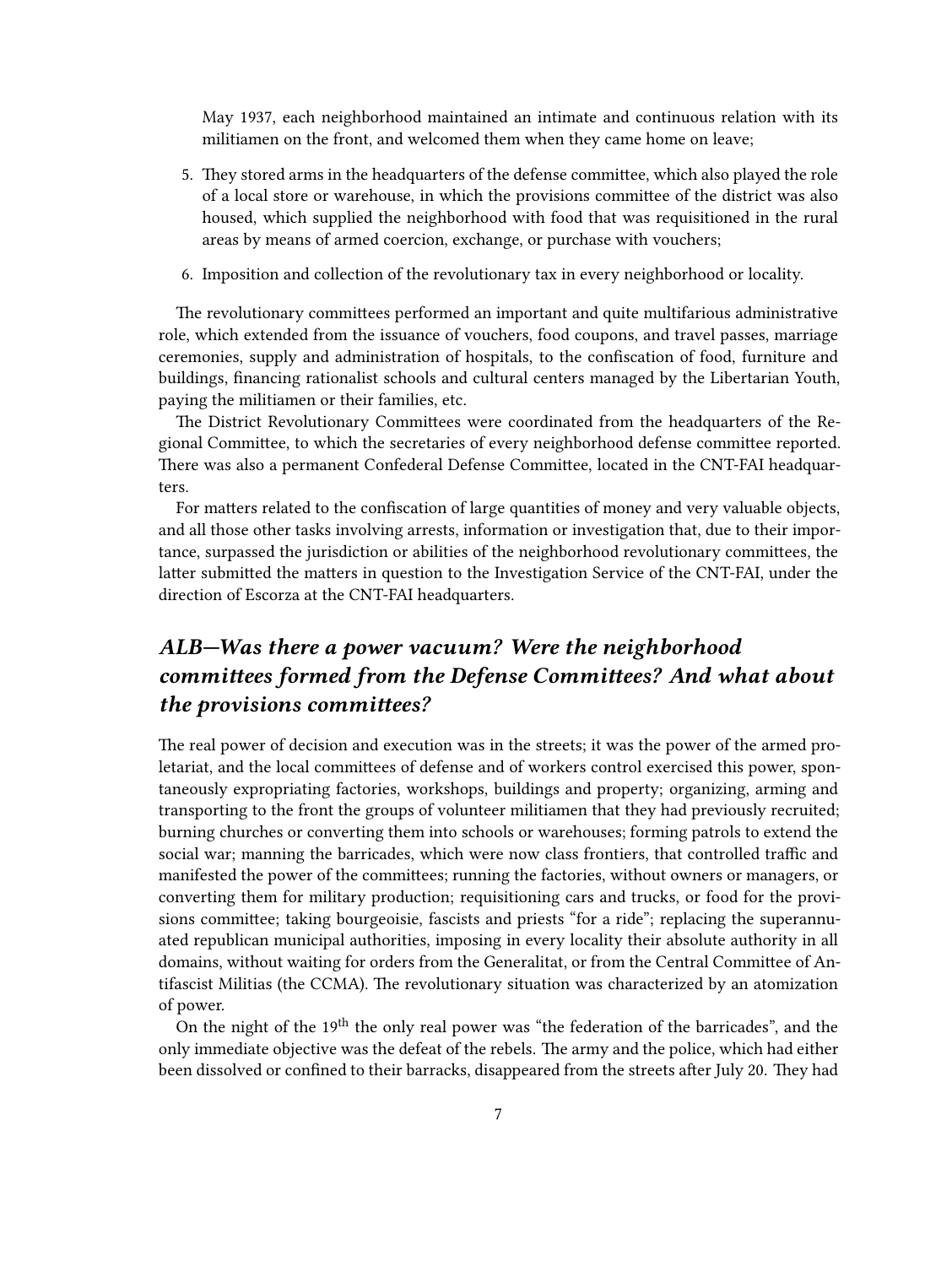been replaced by Popular Militias composed of armed workers, who fraternized with discharged soldiers and Civil Guards who had disposed of their uniforms, in one victorious mass of people, which transformed them into the vanguard of the revolutionary insurrection.

In Barcelona, the defense committees, now transformed into revolutionary neighborhood committees, in the absence of any directives from any organization and without any other coordination than the revolutionary initiatives required by everyday needs, organized the hospitals, overflowing with an avalanche of wounded, set up soup kitchens, requisitioned cars, trucks, weapons, factories and buildings, searched private homes, arrested suspicious persons and created a network of provisioning committees in every neighborhood, which were coordinated in a Central Provisioning Committee in the city, in which the Food Workers Trade Union played an important role. The revolutionary contagion affected all social sectors and all organizations, which sincerely chose to lend their support to the new revolutionary situation. This was the only real power of the CCMA, which appeared to the people in arms as the antifascist institution that must fight the war and impose the new revolutionary order.

On July 21, a Local and Regional Plenum renounced the seizure of power, understood as the dictatorship of the anarchist leaders, rather than as the imposition, coordination and extension of the power that the revolutionary committees were already exercising in the streets. On the 23<sup>rd</sup> a full Plenum, held in secret, of the superior committees of the CNT and the FIA closed ranks with regard to their decision to collaborate in the CCMA, and to prepare for the Plenum on the 26<sup>th</sup> to overcome the resistance of the militants.

On the 24<sup>th</sup> the first two anarchist columns had departed for the front, under the command of Durruti and Ortiz. Durruti delivered a speech over the radio in which he warned of the need to remain vigilant in the face of a possible counterrevolutionary putsch. The revolutionary situation in Barcelona must be consolidated, in order "to go for everything" after taking Zaragoza.

On July 25 Companys went to the Naval Academy and accused the members of the CCMA of having been inefficient with regard to maintaining public order, and was greeted with indifference by García Oliver who menacingly dismissed him.

On the morning of July 26, the Regional Plenum ratified the definitive collaboration of the CNT-FAI in the CCMA, as consented to by the superior committees of the CNT-FAI in their debate on the 23 $^{\rm rd}$  and at the previous Regional Plenum held on the 21 $^{\rm st}$ .

The Plenum of the 26<sup>th</sup> unanimously confirmed that the CNT would observe the decision, approved on the 21<sup>st</sup>, to participate in this new institution of class collaboration called the CCMA. At the same Plenum, on the 26<sup>th</sup>, a Provisions Committee was created, dependent on the CCMA, to which all the various provisions committees that had arisen at different locations would be subject, and at the same time ordered a partial cessation of the general strike. The summary statement of the principle agreements reached at this Plenum was drafted in the form of a Public Proclamation, so that it should be disseminated and accepted by the population.

The CC for Provisions was a fundamental institution, which ensured an indispensable requirement for those worker-volunteers who had abandoned their ordinary jobs in order to go to fight against fascism in Aragon: so as to assure, in their absence, the feeding of their families who would no longer be able to rely on a weekly paycheck.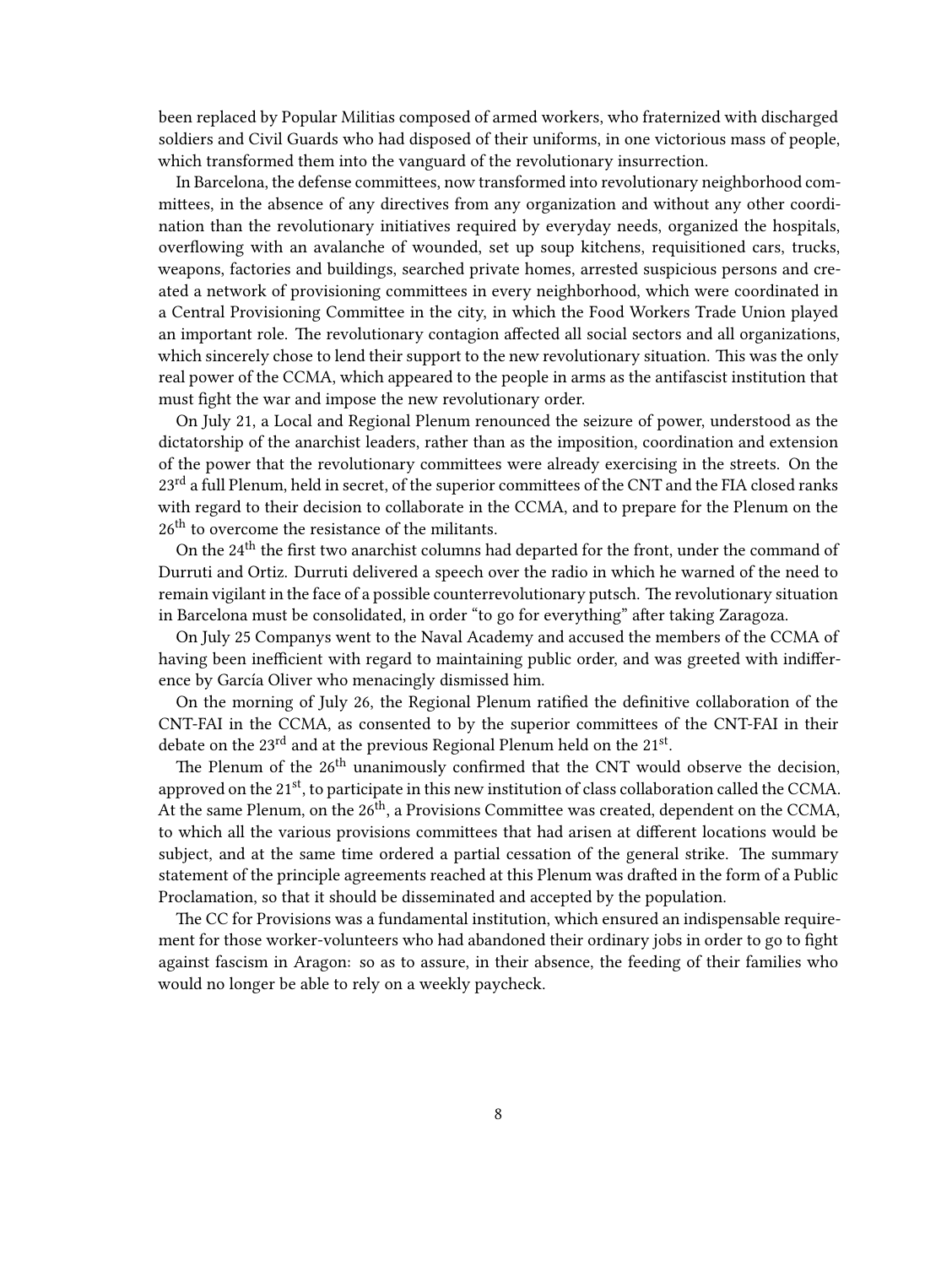### <span id="page-8-0"></span>*ALB—What were the Control Patrols?*

On August 11, 1936, the control patrols were created as a revolutionary police force dependent on the Central Committee of the Antifascist Militias (CCMA).

Only about half of the members of the patrols were members of the CNT or the FAI; the others were members of the other organizations that were part of the CCMA: the POUM, the ERC (Esquerra Republicana de Cataluña), and the PSUC, for the most part. Only four of the eleven district delegates were CNT members: those representing Pueblo Nuevo, Sants, San Andrés (Armonía) and Clot; four were from the ERC, three from the PSUC and none from the POUM.

The Control Patrols were under the control of the Investigation Committee of the CCMA, presided over by Aurelio Fernández (FAI) and Salvador González (PSUC), who replaced Vidiella. Its central headquarters was established at 617 Gran Vía, under the direction of two delegates of the Patrols, *i.e.*, José Asens (FAI) and Tomás Fábregas (Acció Catalana). Their pay, ten pesetas per day, was provided by the government of the Generalitat. Although all the district patrols carried out arrests, and some of the detained were interrogated at the old Casa Cambó, the central prison was located at the former convent of the order of St. Clare in San Elías.

## <span id="page-8-1"></span>*ALB—What were the overall achievements of the Central Committee of Antifascist Militias?*

On September 26 a government of the Generalitat was formed with the participation of anarchist ministers. On October 1 the dissolution of the CCMA was officially proclaimed.

The decree of October 9, supplemented by the one published on October 12, declared the dissolution of all the local committees that were formed on July 19, and that they would be replaced by the new local government institutions. Despite the resistance offered by many local committees to this order, and despite the delay of several months that preceded the complete establishment of the new local government institutions, this was a deathblow from which they never recovered. The resistance of the CNT militants, who disregarded the directives of their superior committees and the order of the Generalitat, posed a threat to the antifascist pact. The anarchosyndicalist leaders were caught between their militants, who were reluctant to obey them, and the accusation directed at them by the other antifascist forces, who said it was necessary to obey and to enforce compliance with the decrees of the government, and to make the "incontrolados" see the light.

This was the real final balance sheet of the achievements of the CCMA after its nine weeks of existence: the transition from revolutionary local committees, which exercised total power in the streets and the factories, to their dissolution to the exclusive benefit of the full reestablishment of the power of the Generalitat. Furthermore, the decrees signed on October 24 on the militarization of the Militias as of November 1 and the promulgation of the Collectivization decree completed the disastrous balance sheet of the CCMA, that is, the transition from volunteer revolutionary workers Militias to a bourgeois army of the classical type, subject to the monarchist code of military justice, under the command of the Generalitat; the transition from the expropriations and workers control of the factories to a centralized economy, controlled and administered by the Generalitat.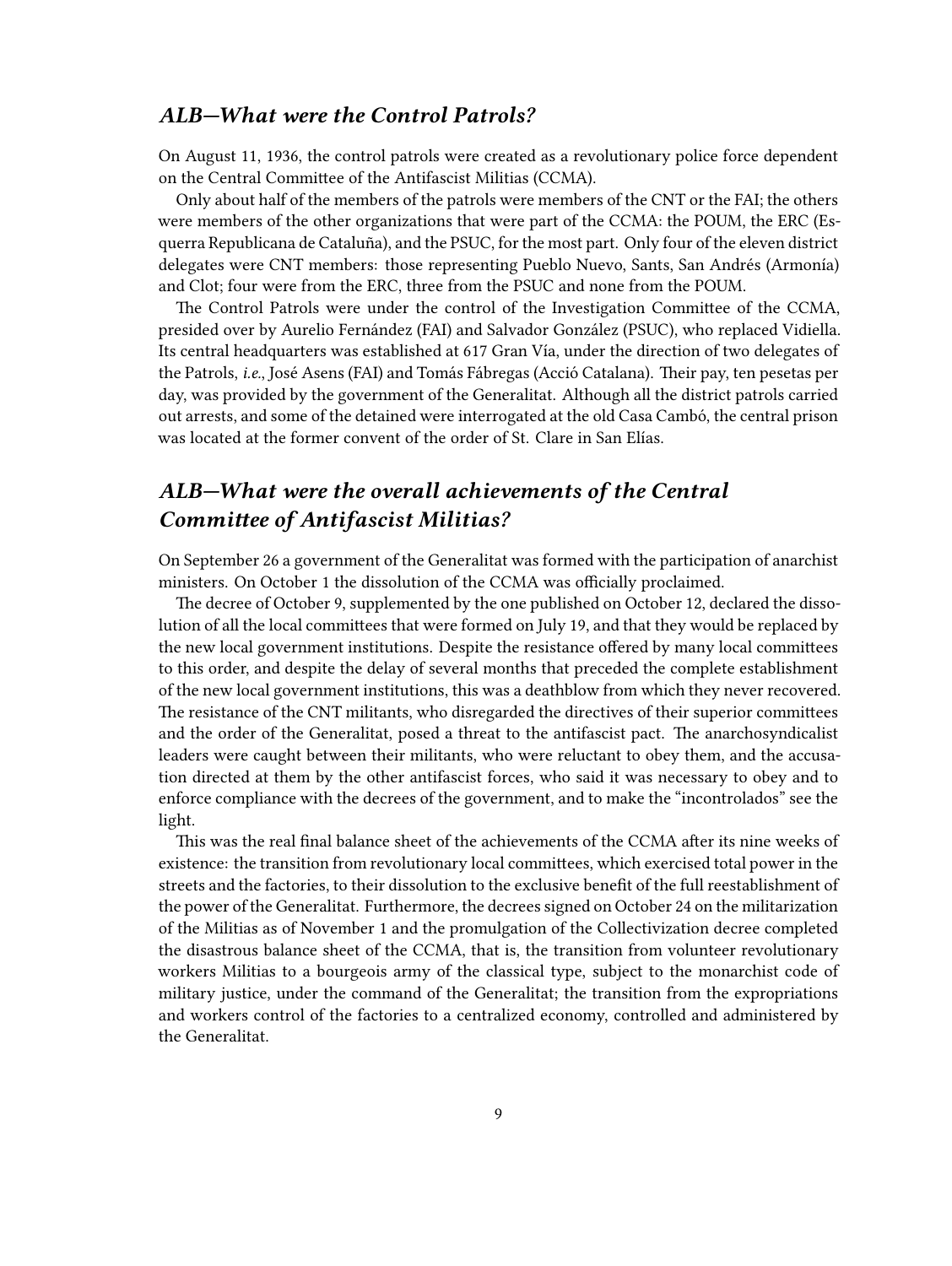The delay in implementing the decrees, as a result of the low-profile yet still intransigent resistance of the confederal militants, who were still armed, caused the government of the Generalitat to emphasize as its primary objective the disarming of the rearguard, and it unleashed a propaganda campaign against the so-called "incontrolados", which dovetailed with the second objective contained in the constantly-repeated slogan: "arms to the front".

The powerful resistance of the anarchosyndicalist rank and file to the militarization of the militias, the Generalitat's control over the economy and the collectivized enterprises, the disarmament of the rearguard and the dissolution of the local committees, resulted in a delay of several months in the complete fulfillment of the decrees of the government of the Generalitat with regard to these issues. This resistance would culminate, in the spring of 1937, in major unrest, which was exacerbated by discontent with the progress of the war, inflation, and the shortage of primary necessities, which then crystallized in a general critique on the part of the CNT rank and file militants of the participation of the superior committees of the CNT-FAI in the government, and the antifascist and collaborationist policies of their leaders, whom they accused of forfeiting "the revolutionary conquests of July 19".

In October of 1936 the decree concerning the militarization of the Popular Militias produced a great deal of unrest among the anarchist militiamen of the Durruti Column, on the Aragon Front. After long and acrimonious debates, in March 1937, several hundred volunteer militiamen, posted in the Gelsa sector, decided to abandon the front and return to the rearguard. An agreement was reached which stipulated that the replacements for the militiamen who were opposed to militarization would arrive over a period of fifteen days. They abandoned the front, bringing their guns with them.

Having arrived in Barcelona, together with other anarchists (defenders of the continuation and intensification of the July revolution, and opponents of the CNT's collaboration with the government), the militiamen from Gelsa decided to form an anarchist organization that was distinct from the FAI, the CNT and the Libertarian Youth, whose mission would be to bring the libertarian movement back to the revolutionary path. Thus, a new group was formally constituted in March 1937, after a long period of preparation that lasted several months, beginning in October 1936. Its executive committee decided to assume the name, "Friends of Durruti", which was largely due to the fact that many of its members were former militiamen of the Durruti Column, and as Balius correctly pointed out, it was by no means a reference to Durruti's political positions, but rather to the popular myth that had grown up around him.

This revolutionary opposition to the militarization of the Popular Militias was also manifested, to one degree or another, in all the confederal columns, but was most pronounced in the Iron Column, which decided on various occasions to "descend on Valencia" in order to drive the revolution forward and confront the counterrevolutionary elements in the rearguard.

In February 1937 an assembly of confederal columns was held that addressed the question of militarization. The threats to withhold arms, food, and reinforcements from the columns that did not comply with the militarization decree, together with the certainty that the militiamen would be integrated into other units that were already militarized, were very effective. For many of the delegates, it seemed that it would be better to accept militarization, and to flexibly adapt to it in each column. Finally, the ideology of antifascist unity and CNT-FAI collaboration in government administration, in defense of the republican State, won out over the resistance to militarization, which was finally accepted even by the recalcitrant Iron Column.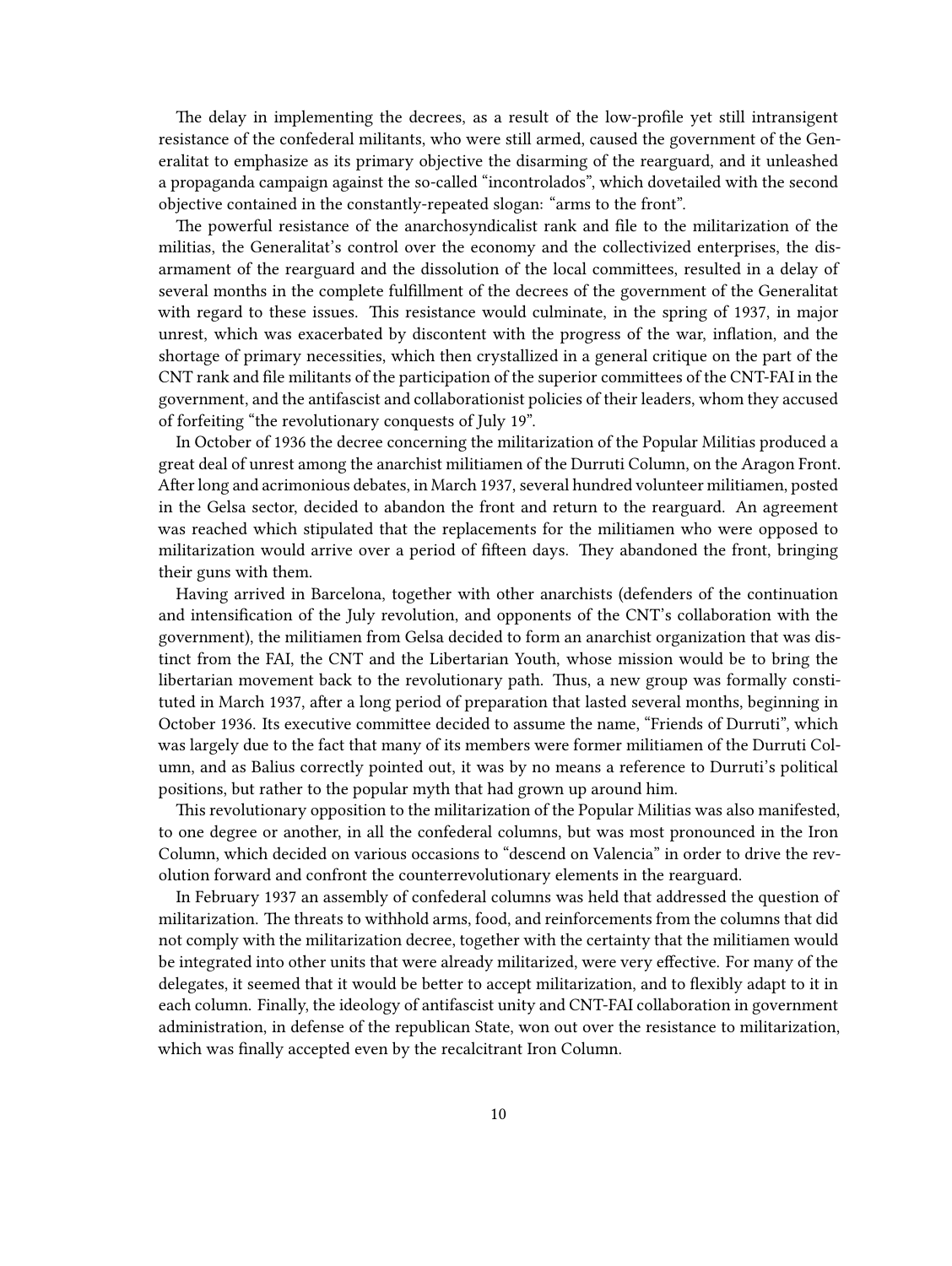## <span id="page-10-0"></span>*ALB—Did the defense committees clash with the superior committees?*

During late November and early December 1936, the CNT debated the role that should be played by the defense committees in Barcelona.

The debates were framed within a strictly trade union-based perspective, which was not at all sympathetic with regard to the important role performed by the defense committees and the provisioning committees at the neighborhood level. It was held that their functions, once the stage of the revolutionary insurrection had come to an end and the next stage had begun, were of an exceptional and provisional character and that in any event they must be assumed now by the trade unions.

In November/December 1936, the defense committees were a thorn in the side of the governmentalist policies of the CNT superior committees; therefore, the latter proclaimed that the defense committees must accept a subordinate role and submit to the authority of the trade unions, as mere armed, but somewhat annoying and superfluous, appendages of the latter.

The debates were focused on the degree of autonomy to be enjoyed by the neighborhood defense committees with respect to the trade unions. Proposals spanned the spectrum from allowing the Local Defense Committees to be totally independent and to be completely separate entities, recognizing them as THE MILITIA OF THE CNT, to their full and absolute subordination to the dictates of the Local Federation of Trade Unions, which were not only to debate relevant issues and decide what action should be taken, but would also have custodianship over arms, and jurisdiction over the members and finances of the Defense Committees.

The fundamental issue, according to the Regional Committee, was the generalized refusal to obey the disarmament orders: "the neighborhoods are our own worst enemies". In October 1936, the entry of the CNT into the government of the Generalitat led to the creation of a Committee for Internal Security, which resulted in a situation of dual power of command over the forces of public order, between the CNT and the government of the Generalitat. The Control Patrols were losing their autonomy and their decision making capabilities, while the Commissariat of Public Order, controlled by the PSUC and the ERC, was increasing its coercive powers, recommissioning the units of the Assault Guards and the Republican National Guards (the former Civil Guards). At the end of January 1937 the militiamen of the PSUC-UGT abandoned the Control Patrols, and were replaced by elements from the CNT, the ERC and the POUM. The final elimination of the Control Patrols, which would be absorbed into a new, unified Security Corps by the decree of March 4, 1937, implied the CNT's loss of hegemony in the police functions and repressive tasks of the rearguard.

In the fragile political and armed equilibrium that prevailed in the spring of 1937 in the Barcelona rearguard, the growth of and increasing threat posed by the repressive forces of the bourgeoisie, which were tending to monopolize the means of violence, gave a new impetus to the reorganization and preparedness of the neighborhood defense committees for a confrontation that now appeared to be inevitable.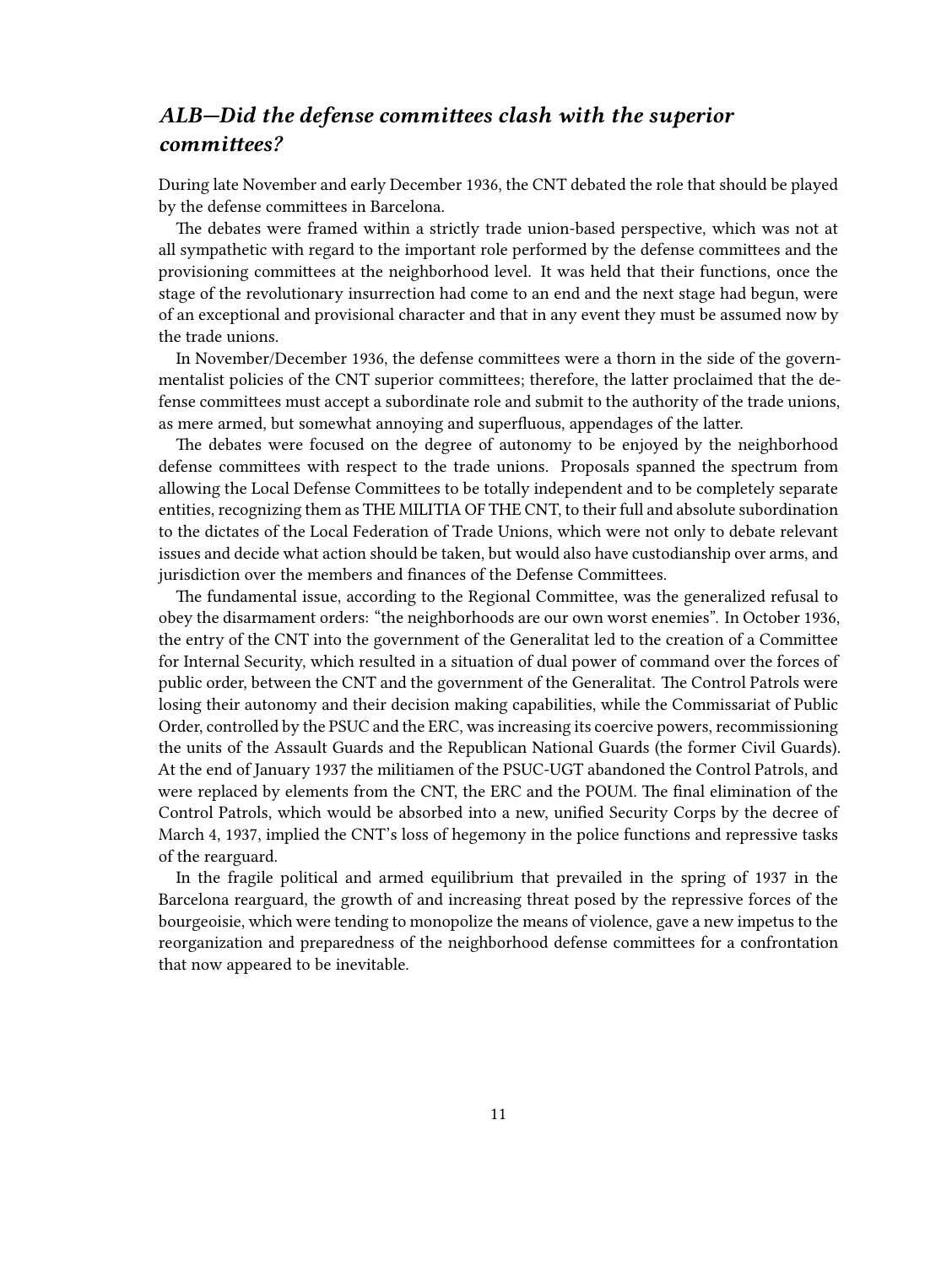## <span id="page-11-0"></span>*ALB—Why did the committees lose control over provisioning? What was the "war for bread"?*

On December 20, 1936, Joan Comorera (PSUC), the Minister of Provisions, delivered an important speech, in Catalan, at the Gran Price ballroom in Barcelona.

Comorera argued in favor of a strong government, with full powers, capable of enforcing decrees that would no longer be just so many scraps of paper, as was the case under the first government of Tarradellas, in which Nin represented the POUM. He called for a strong government, capable of carrying out an efficient military policy that would centralize all forces at the front.

Comorera blamed the defense committees for the shortages and high prices of food, rather than the hoarding and speculation of the shopkeepers. His speech justified and served as an explanation for the slogan that had appeared on placards and posters in women's demonstrations that took place in late 1936 and early 1937—"more bread and fewer committees"—demonstrations that were promoted and manipulated by the PSUC. It was clear that there would be a confrontation between the two opposed provisions policies, that of the PSUC and that of the Food Workers Trade Union of the CNT. The Food Workers Trade Union, through the thirteen provisions warehouses in the various districts of the city that were under the control of the revolutionary neighborhood committees (or, more accurately, of the district defense committees), delivered free food to the people's kitchens, which fed the unemployed and their families, and also served the needs of the refugees who, in April 1937, already numbered 220,000 in Barcelona. It was a network of provisioning that rivaled the retail shops, which only responded to the law of supply and demand; the revolutionary institutions attempted, above all, to prevent the prices of necessities from rising too high, which rendered many products inaccessible for the workers and, of course, for the unemployed and the refugees. The black market was the biggest business arena for the shopkeepers, who made excellent profits thanks to the hunger of the majority of the population. Comorera's war for bread waged against the district provisioning committees had no other objective than that of stripping the defense committees of every shred of power, even at the cost of depriving Barcelona of food and other basic necessities.

Comorera ended his speech with an appeal to all the organizations to assume responsibility for the sake of iron unity in the antifascist struggle. In order to understand Comorera's speech we must note the strategy, formulated by Gerö, of implementing a SELECTIVE policy against the anarchist movement, which consisted in integrating its leaders into the State apparatus, while at the same time carrying out an implacable repression against the revolutionary sectors, that were shamefully referred to as "incontrolados", gangsters, murderers, agents provocateurs and irresponsible elements; and whom Comorera very clearly identified with the defense committees.

The provisions warehouses of the neighborhood committees determined what, how, what quantities and what price would be charged by the shopkeepers, once the "revolutionary" needs of the neighborhood were satisfied, that is, the needs of the invalids, children, unemployed, peoples' kitchens, etc. Comorera advocated the elimination of these revolutionary neighborhood committees, which were to be replaced by the free market. He knew, furthermore, that the former implied the latter, and that, unless the defense committees were suppressed, the free market would be a chimera.

The rational, adequate and planned provisioning of Barcelona and Catalonia, would have required the adoption of the proposals made by Joan P. Fábregas, the Minister of the Economy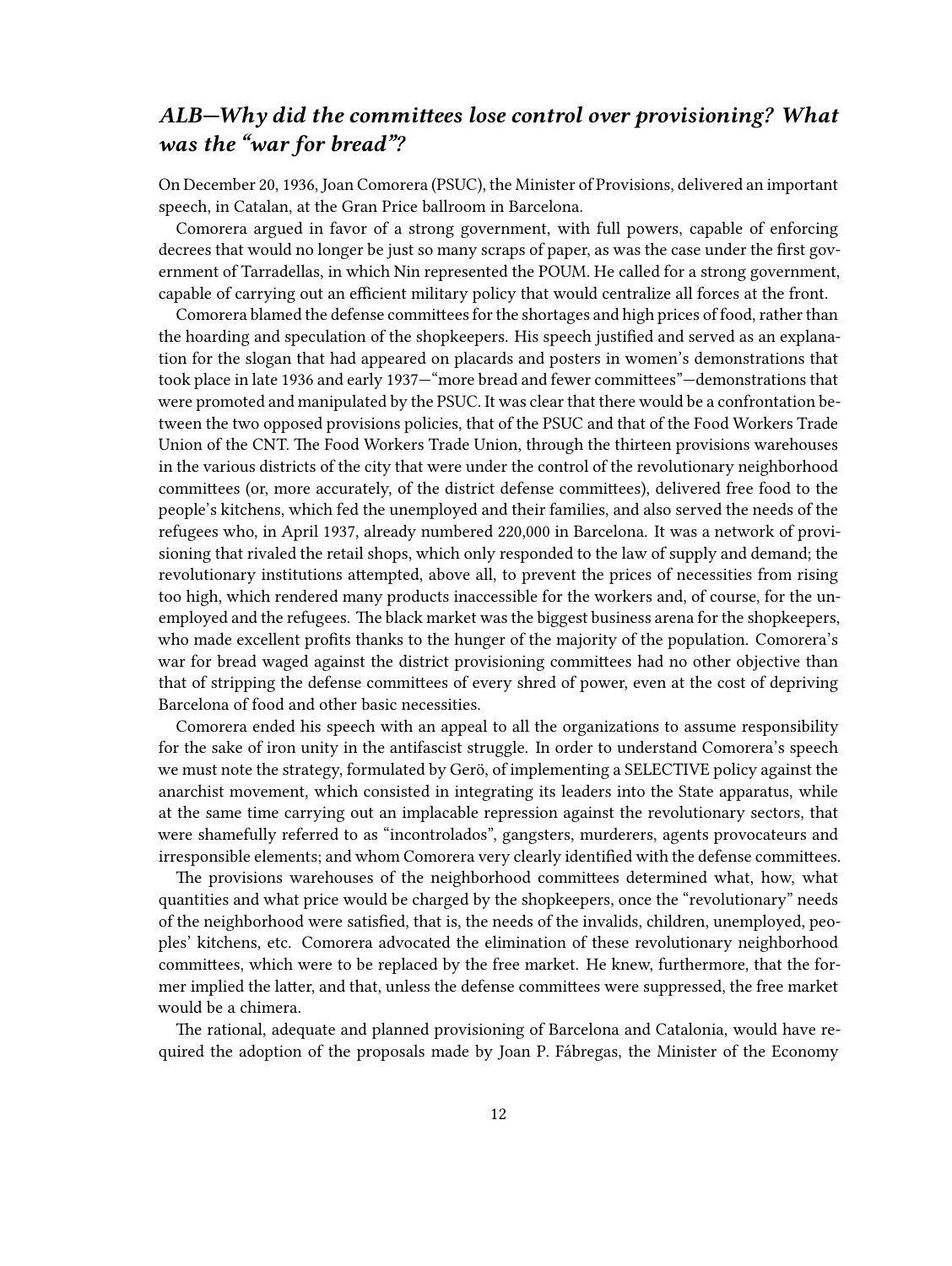and member of the CNT, between October and December of 1936, in his fruitless battles in the Council of the Generalitat, to secure the monopoly of foreign trade, which were opposed by the other political factions represented on the Council. Meanwhile, on the Paris grain market, ten or twelve private Catalan wholesalers competed with each other, driving the prices of grains every higher. But the monopoly of foreign trade, which was not even a revolutionary measure, but only one that was appropriate for a situation of wartime emergency, violated the philosophy of the free market advocated by Comorera.

There was a connection between the bread lines in Barcelona and the irrational competition of the wholesalers in the Paris grain market. This Barcelona-Paris nexus would have been severed by a monopoly in foreign trade. With Comorera's free market policy this nexus was consolidated. In addition, the PSUC encouraged the speculation of the shopkeepers, who got rich on the hunger of the workers.

## <span id="page-12-0"></span>*ALB—How and for what purposes did the Defense Committees reorganize?*

On Sunday, April 11, at a rally in La Monumental arena, there were many placards demanding the release of Maroto and numerous other antifascist prisoners, most of whom were members of the CNT. Federica Montseny was greeted with boos and catcalls. The shouts in favor of freedom for the prisoners got louder and louder, and were constantly repeated. The superior committees held the Friends of Durruti responsible for this disruption of the rally. Federica, who was very upset, threatened not to hold any more meetings in Barcelona.

Gracia's Grupo 12 presented a written proposal:

"On Monday, April 12, 1937, a session of the local plenum of the Anarchist Groups of Barcelona was held at the CNT-FAI headquarters, attended also by the confederal Defense groups and the Libertarian Youth.

"The Plenum, in consideration, after ample discussion, of the results of nine months of ministerial policies, and in recognition of the impossibility of winning the armed struggle on the fronts against fascism without subordinating all particular, economic, political and social interests to the supreme goal of the winning the war; and in consideration of the fact that only with the total socialization of industry, trade and agriculture, is the crushing of fascism possible; and whereas every form of government is by its very essence reactionary and therefore contrary to every social revolution; it is resolved:

- 1. That all the persons who currently occupy positions in the antifascist governmental apparatus must resign;
- 2. That an antifascist revolutionary Committee should be formed for the coordination of the armed struggle against fascism;
- 3. Industry, trade and agriculture must be immediately socialized;
- 4. A producer's card must be introduced. The general mobilization of all men capable of bearing arms and of working must be implemented for the front and for the rearguard;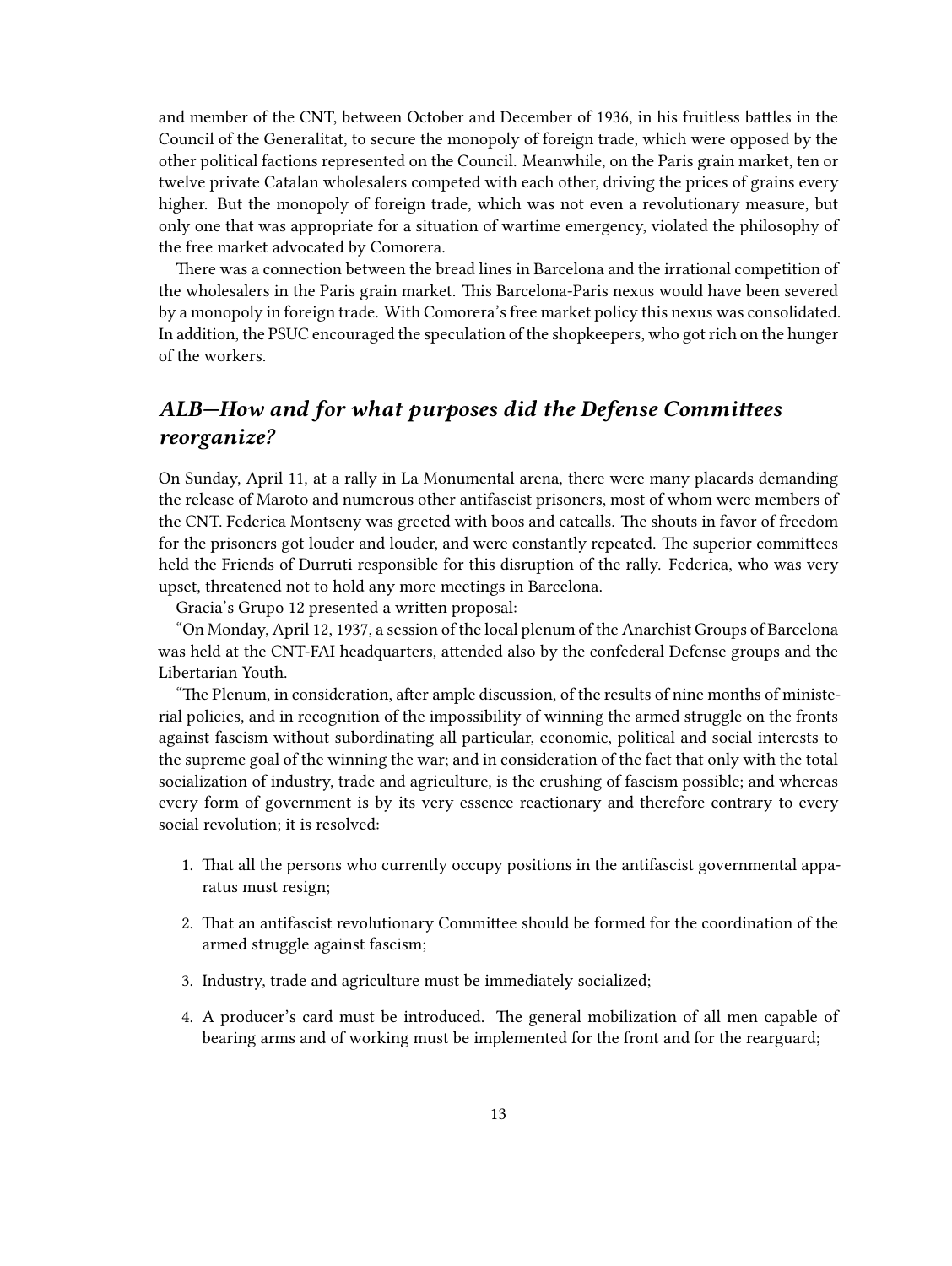5. And finally, to impress upon one and all an unyielding revolutionary discipline, as a guarantee that the interests of the social revolution cannot be flouted with impunity."

This meeting had escaped the control of the bureaucrats. The Defense Committees of Barcelona, or, which amounts to the same thing, the delegations of the revolutionary neighborhood committees, as well as the Libertarian Youth, participated in this Plenum, and undoubtedly contributed to the radical tone of the resolutions.

The FAI of Barcelona, together with the sections of the revolutionary neighborhood defense committees and the Libertarian Youth, despite the indignation and the hysterical opposition of certain bureaucrats, resolved to put an end to collaborationism, and demanded that the anarchist ministers of the government of the Generalitat must resign and that a revolutionary Committee must be formed to conduct the war against fascism. This was a decisive step towards the revolutionary insurrection that would break out on May 3.

This Plenum also testified to the existence of an ideological divide, not so much between the CNT and the FAI, as between revolutionaries and collaborationists, which indicated the existence of an organizational split within the libertarian movement in Barcelona, which was manifested in the growing opposition and the unbridgeable gap with regard to goals that had opened up between the defense sections of the neighborhood committees and the Libertarian Youth, on the one side, and the superior committees, on the other.

This radicalization was the product of an increasingly unsustainable situation in the streets. On April 14, a women's demonstration, which on this occasion was not manipulated by the PSUC, departed from La Torrassa for the various markets in Collblanc, Sants and Hostafrancs, to protest against the high price of bread and other food products. The demonstration appealed to the Revolutionary Committee at the Plaza de España to intervene on their behalf, but the Committee told them that the issue was not within its jurisdiction. The demonstrations and protests spread to almost all the markets of the city. On the following days there were disturbances and demonstrations at various markets, although not as intense as the demonstrations of April 14. Some shops and bakeries were plundered. The hungry people of the working class neighborhoods of Barcelona had filled the streets to express their anger and to demand solutions.

### <span id="page-13-0"></span>*ALB—What role did the Defense Committees play in May 1937?*

On Monday, May 3, 1937, at about 2:45 p.m., three trucks full of heavily armed Assault Guards stopped in front of the Telephone Company's main building located on the Plaza de Cataluña. They were under the command of Eusebio Rodríguez Salas, a UGT militant and hardcore Stalinist, who was also an officer in the Commissariat of Public Order. The Telephone Company building had been under the control of the CNT since July 19. The monitoring of telephone communications, surveillance over the borders and the control patrols were the main bones of contention, which had since January provoked various incidents between the republican government of the Generalitat and the confederal masses. It was an inevitable struggle between the republican State apparatus, which claimed absolute authority over all domains in "its jurisdiction", and the defense of the "conquests" of July 19 by the CNT. Rodríguez Salas attempted to seize control of the Telephone building. The CNT militants on the lower floors, taken by surprise, allowed themselves to be disarmed; but on the upper floors, the militants fought back with determination, thanks to a strategically placed machine gun. The news of the attack spread rapidly. Barricades appeared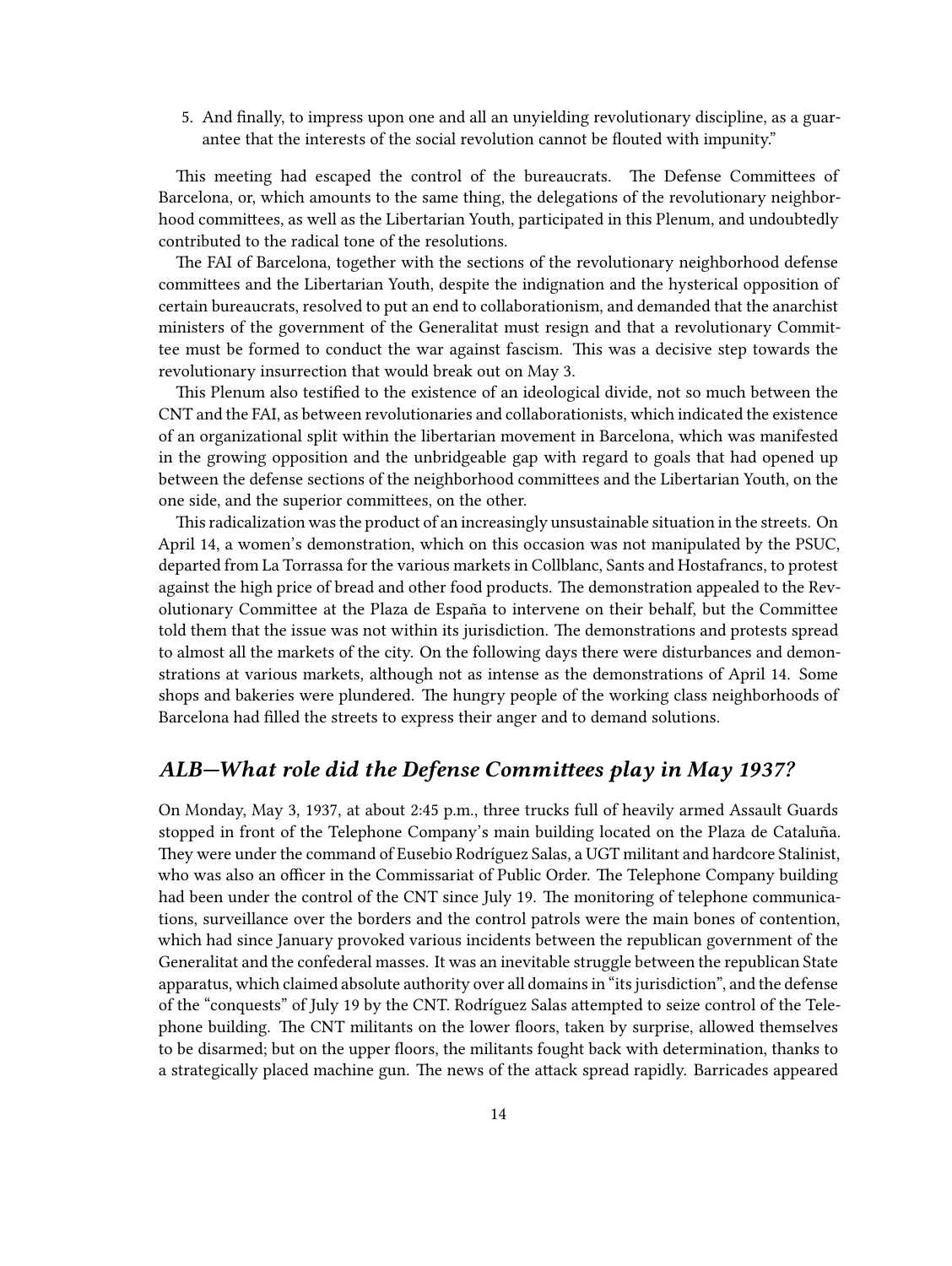immediately throughout the city. This must not be understood as a spontaneous reaction of the working class of Barcelona, because the general strike, the armed confrontations with the police and the barricades were the result of the initiative taken by the defense committees, whose directives were rapidly followed thanks to the existence of an enormous degree of generalized discontent, the increasing economic hardships of everyday life caused by the high cost of living, the bread lines and rationing, as well as the tension that divided the revolutionary rank and file of the CNT between collaborationists and revolutionaries. The street battles were directed and executed by the neighborhood defense committees (and only to a lesser extent by certain units of the control patrols). The fact that there were no orders from the superior committees of the CNT, whose members were government ministers in Valencia and Barcelona, or from any other organization, to mobilize and construct barricades throughout the city, does not mean that the barricades were purely spontaneous, but rather that they were the result of the directives issued by the defense committees.

Regardless of the importance of the roles played by certain leaders prior to May, all of them were rapidly left behind and surpassed. The neighborhood committees unleashed and played the leading role in the insurrection of May 3–7 of 1937 in Barcelona. And it is not possible to confuse the neighborhood defense committees with an ambiguous and imprecise "spontaneity of the masses", as is maintained by mainstream historiography.

This is how Nin, the political secretary of the POUM, described the May Days on May 19, 1937:

"The May Days in Barcelona brought about a revival of certain institutions which, during the last few months, have played a certain role in the Catalan capital and in other important municipalities: the Defense Committees. These are institutions of a primarily technical-military type, formed by the trade unions of the CNT. It was these institutions that really led the struggle, and which constituted, in each neighborhood, the center of attraction and organization of the revolutionary workers."

The Friends of Durruti did not start the insurrection, but its members were the most active combatants on the barricades, and distributed a leaflet demanding the replacement of the Government of the Generalitat by a Revolutionary Committee.

The confederal workers, disoriented by the appeals of their leaders—the same ones they had on July 19!—chose, in the end, to give up the struggle, although at first they had laughed at the calls of the CNT leadership for peace and for the end of the fighting, in the interests of antifascist unity.

#### <span id="page-14-0"></span>*ALB—How were the Defense Committees dissolved?*

The military power of the defense committees in the city of Barcelona was still intact, despite the fact that the May Events were a terrible political defeat for the revolutionaries, which would become evident on June 16, 1937 with the arrest of the Executive Committee of the POUM and the banning of that party.

From that time on, a selective repression was also directed against the CNT, and a judicial offensive was opened up on several fronts:

1. Against the local revolutionary committees created on July 19 and 20;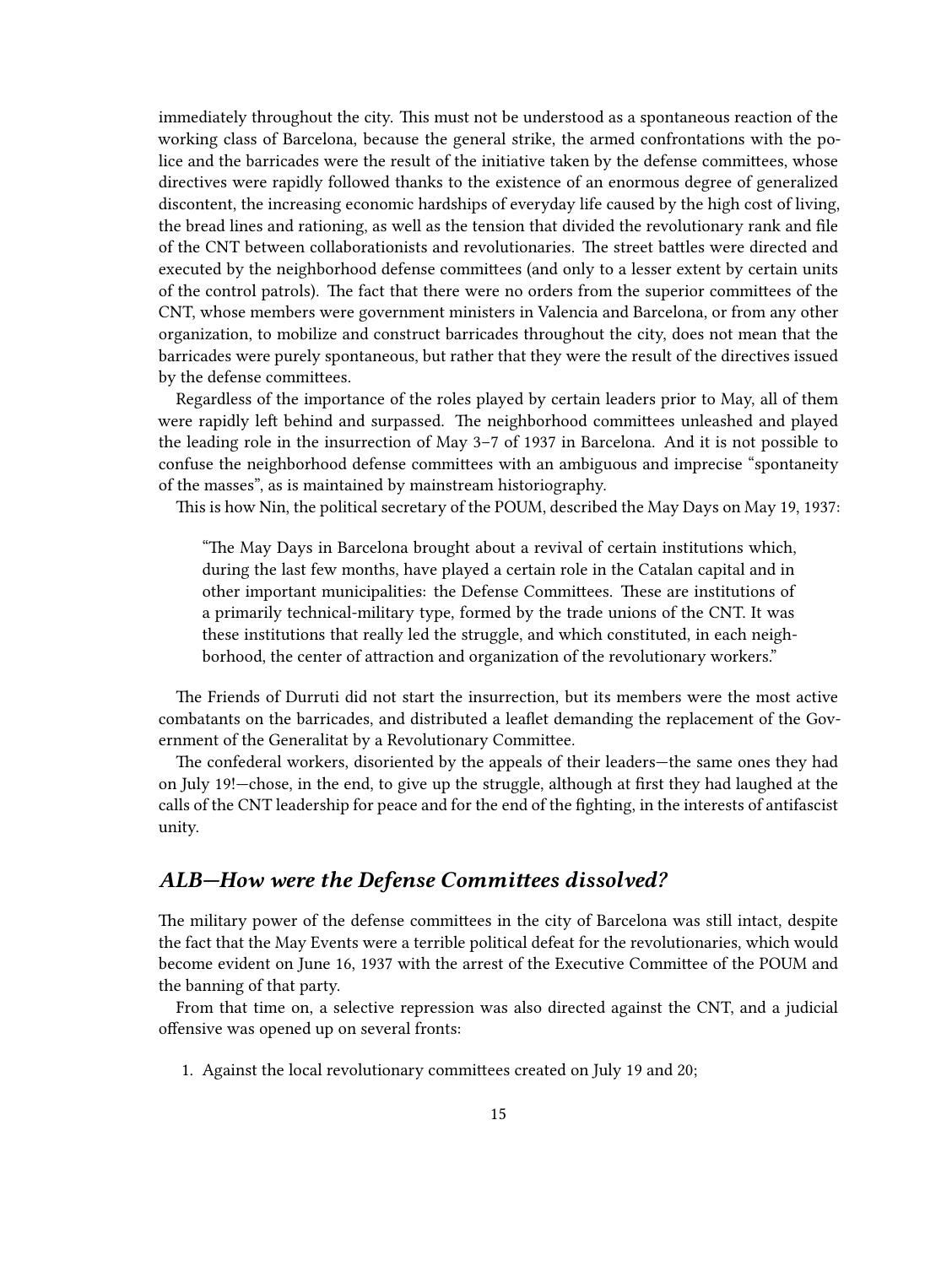- 2. Against all those who had participated in the rebellion of May 1937;
- 3. Against thought crimes, reading the clandestine press, defeatism or bearing arms without authorization;
- 4. Against certain well known officials of the CNT, such as Aurelio Fernández, Barriobero, Eroles, Devesa, etc.

At the end of May 1937, however, the defense committees were still strong enough to organize some armed units under the direction of the district defense committees.

The revolutionary neighborhood committees in Barcelona that had arisen on July 19–20 survived until at least June 7, when the recently-restored forces of public order of the Generalitat dissolved and occupied the various headquarters of the Control Patrols, and also some of the headquarters of the defense committees, such as that of the neighborhood of Les Corts. Despite the decree ordering the disbanding of all armed groups, most resisted until September 1937, when they were systematically dissolved and the buildings they occupied were attacked, one by one. The last building occupied by a defense committee, and the strongest and most important, was the headquarters of the Central defense committee, located at the former monastery of St. Anthony, which was attacked on September 21, 1937 by the forces of public order, which utilized an entire arsenal of machine guns, tanks and hand grenades. The monastery's defenders did not yield, however, to force of arms, but to the evacuation order delivered by the Regional Committee.

From then on, the defense committees disguised themselves under the name of CNT coordination and information Sections, devoted exclusively to clandestine investigative and informational tasks, of the kind that was carried out prior to July 19; but now (1938) they had to operate in a distinctly counterrevolutionary situation.

They were still combative enough and strong enough, however, to publish a clandestine bulletin, *Alerta!*, seven issues of which were distributed between October and December 1937. The first issue was published on October 23, 1937. The constant preoccupations of this bulletin were: solidarity with "revolutionary prisoners", demanding their release and denouncing the administration of and abuses that took place at the Modelo prison; the critique of the collaborationism and politicization of the FAI; and the denunciation of the disastrous military policies of the Negrín-Prieto government and the Stalinist domination of the army and the State. It expressed its support for the Libertarian Youth and the Friends of Durruti. An unforgettable characteristic of the publication were its constant calls to "revolution" and the demand that all the members of the superior committees must resign their government positions: "The Revolution cannot be carried out FROM WITHIN THE STATE, but only AGAINST THE STATE". Its last issue, dated December 4, 1937, denounced the Stalinist Chekas and the brutal persecution of the CNT members in Cerdaña.

In 1938, the revolutionaries were either dead, in jail or living in conditions of absolute secrecy. It was not Franco's dictatorship, but Negrín's republic that put an end to the Revolution.